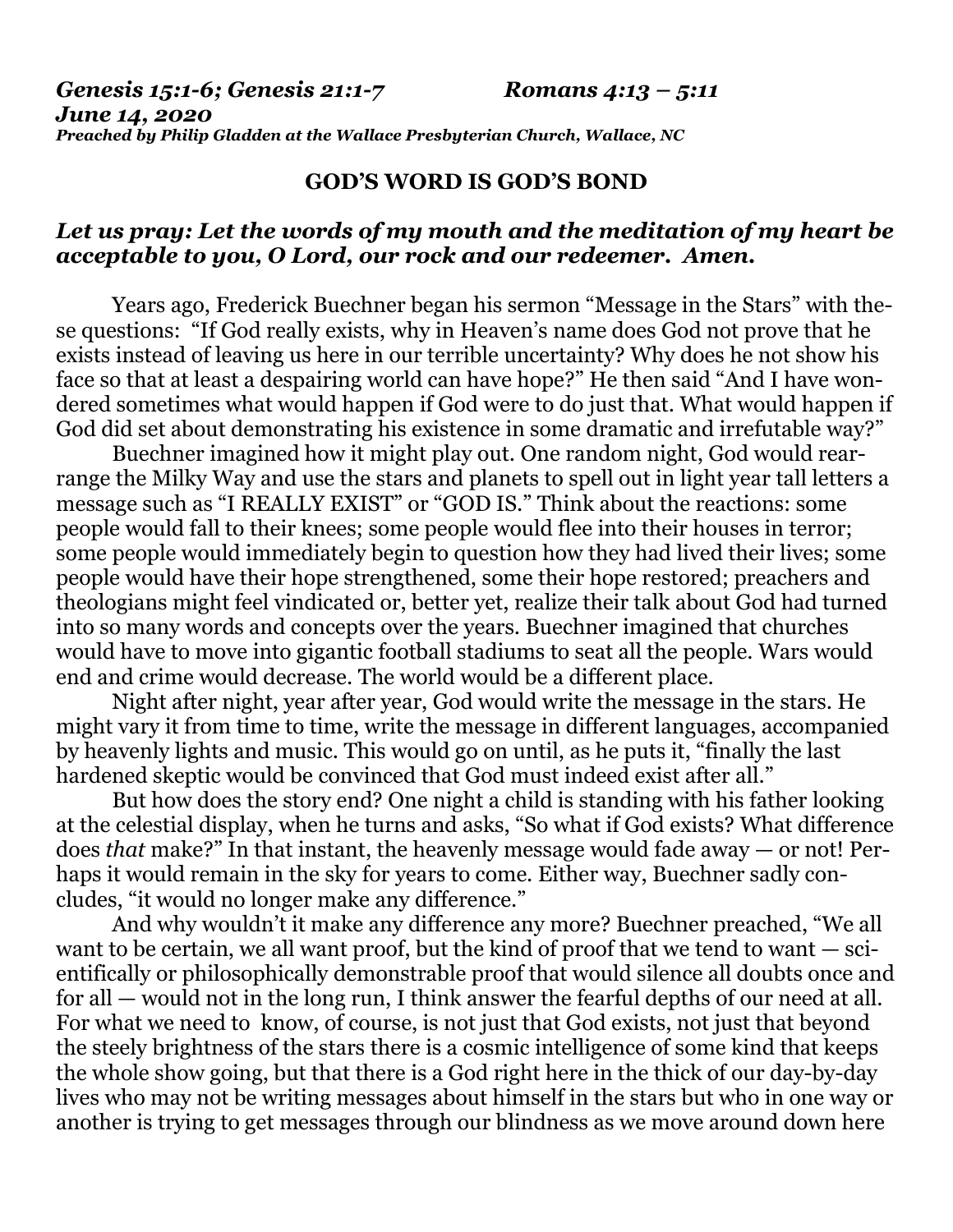knee-deep in the fragrant muck and misery and marvel of the world. It is not objective proof of God's existence that we want but, whether we use religious language for it or not, the experience of God's presence. That is the miracle that we are really after. And that is also, I think, the miracle that we really get."<sup>1</sup>

This morning we heard another story about a "message in the stars." The word of the Lord came to Abram and said, "Do not be afraid, Abram, I am your shield; your reward shall be very great." Old man Abram, along with Sarai his wife well beyond the child-bearing years, asked God to be a little more specific about the reward: "O Lord God, what will you give me, for I continue childless, and the heir of my house is Eliezer of Damscus?" In response, the Lord took Abram outside and told him to look up into the night sky. Abram didn't see "I REALLY EXIST" or "GOD IS," spelled out in the Milky Way stars, but he did see the uncountable stars. And the word of the Lord said, "So shall your descendants be."

Remember now, Abram is already seventy-five years old, and his wife Sarai is not far behind. As someone has said, at a time when they should be buying Depends, God tells them they'll have to buy diapers. Someone has wryly commented that Abram and Sarai never in a million years would have imagined that they would have to use Medicare to pay the hospital maternity bills!

So, under those circumstances, who could blame Abram if he had turned to God and demanded, "Give me some proof, God. I'm having a hard time believing what I'm hearing. Spell it out for me. Convince me once and for all that what you're telling me is going to happen is really going to happen." But that's not what Abram did. Instead, he listened to the word of the Lord, he looked up at the stars in the night sky, and as the scriptures tell us in one of the most remarkable displays of faith in the Bible, "And [Abram] believed the Lord and the Lord reckoned it to him as righteousness." (Genesis 15:6)

Abram believed and the Lord reckoned. Abram didn't do any particular good acts. He didn't follow God's law perfectly (how could he? God hadn't given the law yet). Abram wasn't better than everybody else so that God was obligated to choose him and give him a great reward. Instead, out of the blue, God offered Abram a gift — an *unbelievable gift* considering how old Abram and Sarai were. And Abram believed God. Another way to put it is, Abram trusted God. Even more specifically, Abram trusted God's Word. God told Abram, "My Word is my bond" and despite the ridiculousness and seeming hopelessness of their situation, Abram trusted that God's Word is God's bond.

One silver lining in all of this coronavirus pandemic that has forced us to rely on Zoom meetings is that Phil and Nancy Brice has been able to join us from Castle Hayne for our weekly Bible studies. Phil is a child of this church and Nancy is a member of Rockfish Presbyterian Church. This week, as the Zoom group was talking about Abram's giant leap of faith when he "believed the Lord; and the Lord reckoned it to him as righteousness," Phil told us this story:

On April 9, 1977, Phil went to Reed's Jewelers in downtown Wilmington and talked with Mr. Zimmerman about buying Nancy's engagement ring. They agreed on a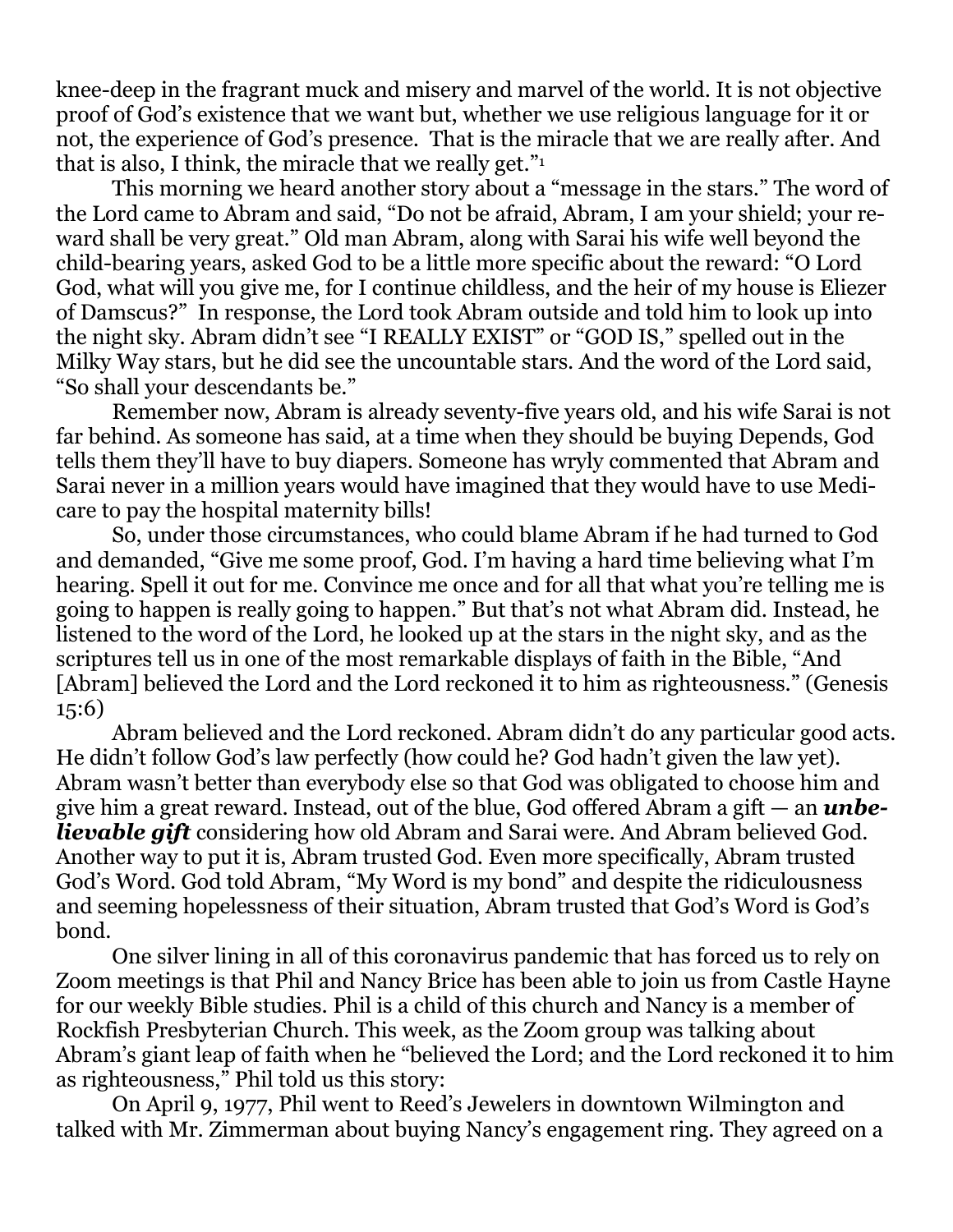purchase price and Mr. Zimmerman wrote out a certificate of authenticity. Then he told Phil, "I will make you a similar ring for your wedding band at no extra charge." And he said, "I'm giving you the certificate for the engagement ring, and my word is my bond for both rings."

According to the online Urban Dictionary, the phrase "My word is my bond" has its roots in a British maritime brokers' phrase. Since 1801 the phrase has been the motto inscribed on the coat of arms of the London Stock Exchange where, according to the source, "bargains are made with no exchange of documents and no written pledges are given."2 According to another source, the phrase can be traced back at least to 1500 to a Scottish source that reads, "O kingis word shuld be o kingis bonde."<sup>3</sup>

The Scottish origin is interesting and important because we know all too well from experience that, though someone's word *should be* someone's bond, that's not always the case. When you buy a car or a house, you sign a thick stack of papers that legally bind you and the seller to the contract. But when you pledge your commitment to someone — say in front of God and witnesses in a wedding ceremony — the marriage certificate may verify the legality of the union, but the relationship has to be built on trust that the other person's word is his or her bond.

That's why the apostle Paul writes about our relationship with God, "For this reason it depends on faith, in order that the promise may rest on grace — in the presence of the God in whom [Abram] believed, who gives life to the dead and calls into existence the things that do not exist." (Romans 4:16-17) If that language sounds as if it might be referring to both God creating the world and raising Jesus from the dead, you're hearing right. For Paul uses Abraham's faith as a type, an illustration, an encouragement, and a call to you and me. He writes, "Now the words, 'it was reckoned to him as righteousness,' were written not for [Abram's] sake alone, but for ours also. It will be reckoned to us who believe in him who raised Jesus our Lord from the dead, who was handed over to death for our trespasses and was raised for our justification." (Romans 4:23-25)

My dissertation advisor once told me this about studying the letters of the apostle Paul: "Reading Paul's letters is like peeling an onion. You keep peeling back layers and finding more and more layers. And, oh yes, sometimes Paul's letter's can make you weep because they can be hard to understand!" That's certainly true, but on this particular topic, Paul is crystal clear — our relationship with God is based entirely on what God has done for us in Jesus Christ and not in any way on anything we have ever done or can ever do to merit God's promise and grace and mercy and love. That's why Paul writes, "It depends on faith"  $-$  so we will remember that the gift of the right relationship we have with God is all God's doing.

Throughout the Bible and in the history of God's people (including us), God says, "My word is my bond." And, ultimately, God's Word to us in Jesus Christ is his greatest promise of all. Think about the majestic words that introduce the Gospel of John — "In the beginning was the Word, and the Word was with God, and the Word was God. He was in the beginning with God. All things came into being through him, and without him not one thing came into being." (John 1:3) The word for "Word" is "Logos," a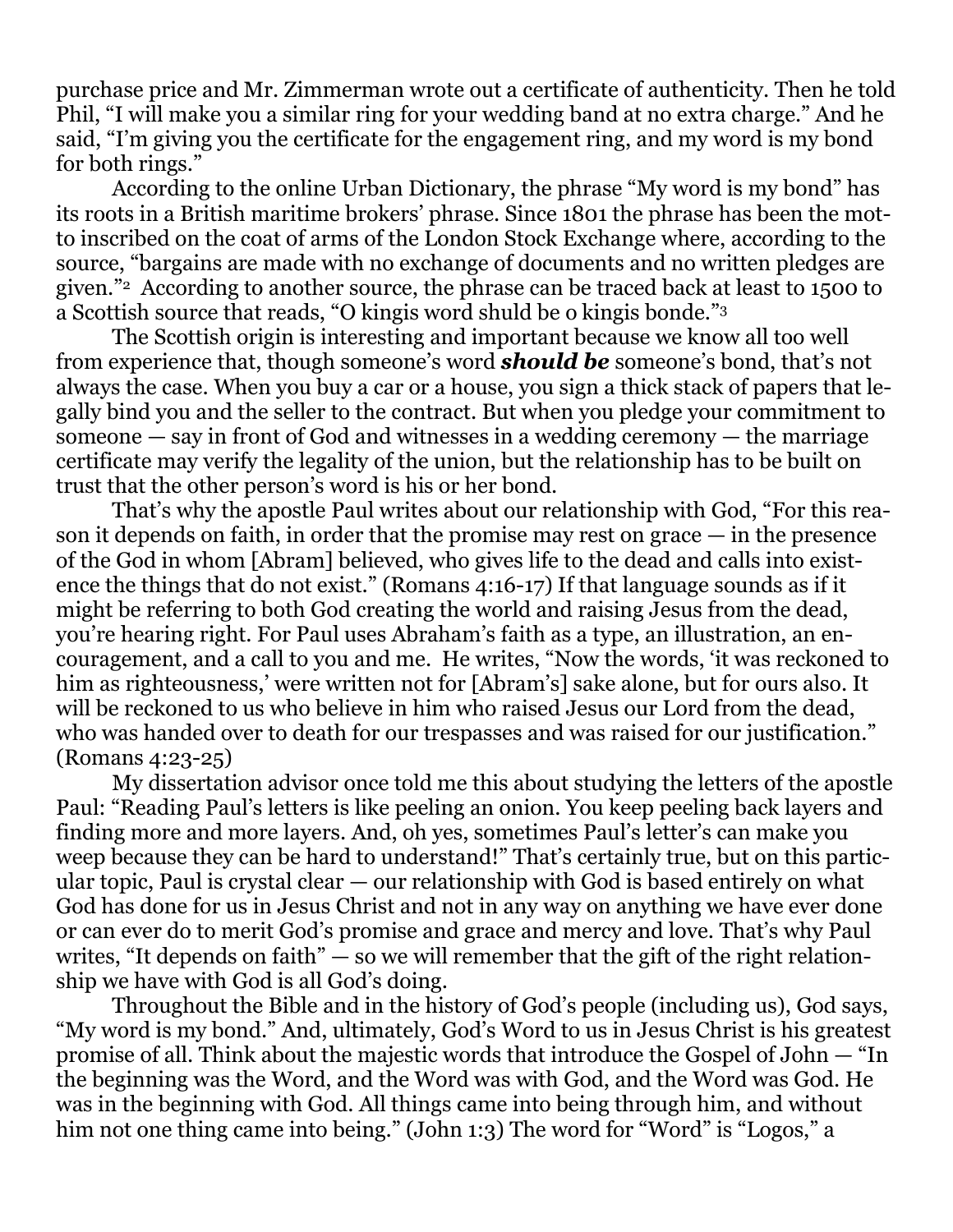Greek philosophical term that John used to express God's great love and purpose for his world and his people. But, John redeems the "Logos" from being simply a philosophical ideal, detached from the reality of our human lives, with all of our hopes and joys, sorrows and defeats. For John will write, "And the Word became flesh and lived among us, and we have seen his glory, the glory as of a father's only son, full of grace and truth." (John 1:14)

Consider everything that is happening in our lives and world today — the Covid-19 pandemic, the civil and racial unrest at a boiling point, the grim news of another recession, the seemingly ever growing prayer concerns list, the burdens and worries you carry. And then consider, again, what Frederick Buechner had to say about the message in the stars: "For what we need to know, of course, is not just that God exists, not just that beyond the steely brightness of the stars there is a cosmic intelligence of some kind that keeps the whole show going, but that there is a God right here in the thick of our day-by-day lives who may not be writing messages about himself in the stars but who in one way or another is trying to get messages through our blindness as we move around down here knee-deep in the fragrant muck and misery and marvel of the world. It is not objective proof of God's existence that we want but, whether we use religious language for it or not, the experience of God's presence."<sup>4</sup>

The word of the Lord came to Abram as a gift. The Lord told him, "My word is my bond." And Abram believed the Lord, and the Lord reckoned to it him as righteousness.

The Word of the Lord comes to us as a gift in Jesus Christ. Will we believe that Word? Can we believe that Word, especially when the circumstances of our lives might seem as impossible and as laughable and as hopeless as those of Abram and Sarai?

Yes, we can believe that Word. We can trust that Word. Because our God who speaks the Word to us in Jesus Christ has shown us again and again that he can be trusted when he says, "My word is my bond."

## *Let us pray: Here's a prayer reflection inspired by Romans 4:18, where Paul writes that, "Hoping against hope…" Abraham continued to believe the promise of God.*

**Rough Translations** (inspired by Romans 4:18)

Hope nonetheless. Hope despite. Hope regardless. Hope still.